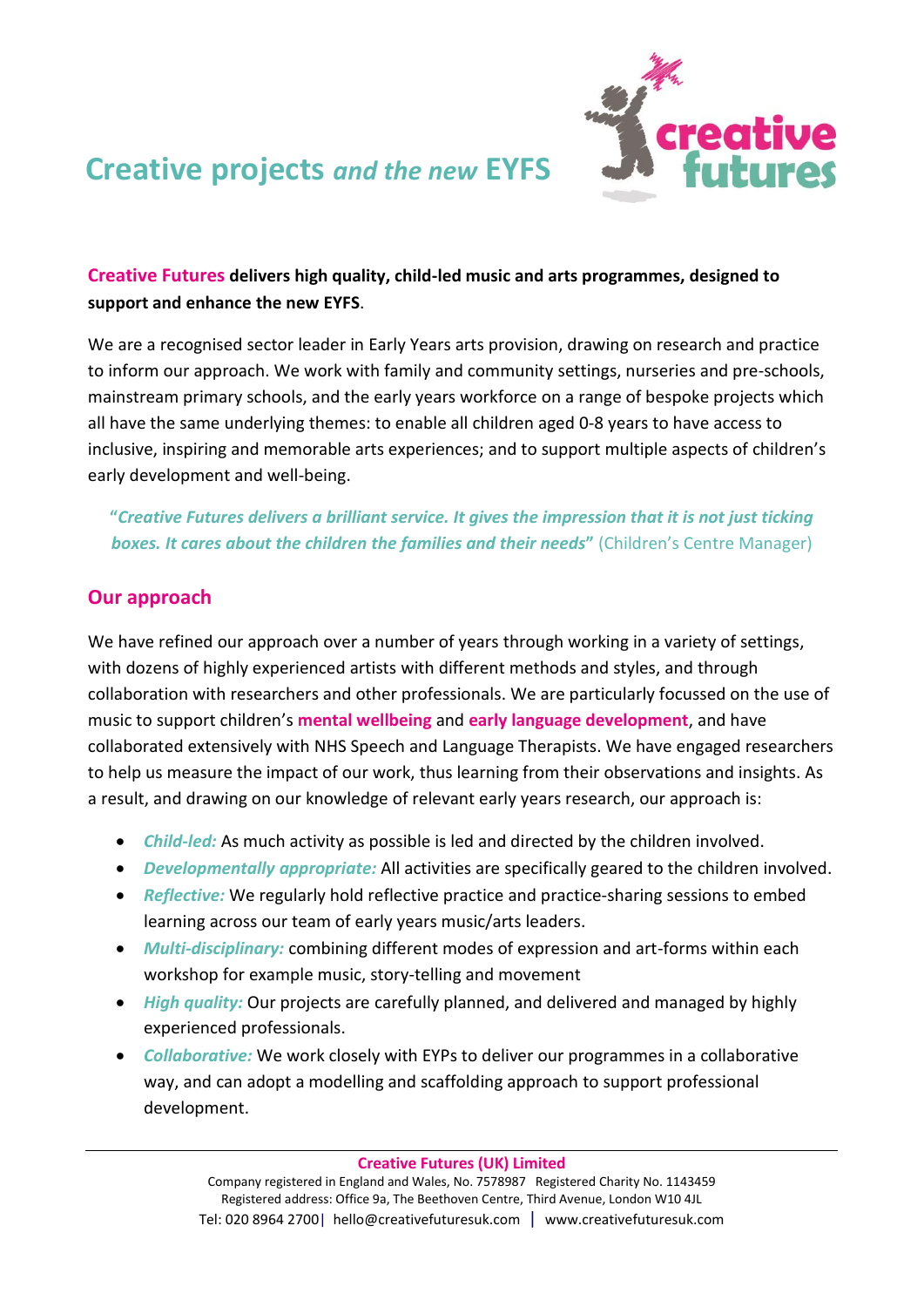

- *Outcome-focussed:* Specific outcomes for the children (individually or as a group) and staff can be agreed with the setting, and we can collaboratively track how the projects meets these objectives.
- *Inclusive:* Our approach is always fully inclusive and empowering, enabling children at whatever level in their learning and development to engage in a meaningful way.

*"In terms of impact, a comparison of the data between the first and final sessions each term revealed evidence of children demonstrating significant musical learning, as well as language development and increased communication skills.***"** (Professor Welch & A. Bowmer, 2016)

# **Meeting the needs of the new EYFS**

We recommend programmes which combine music, story-telling and movement activities which – from our experience – are most likely to positively impact children's confidence and learning across multiple aspects of the EYFS and which are effective even with mixed groups of children including those with SEN and EAL.

### **Overarching principles**

As our work is child-led, we respect the **uniqueness** of every child, and our artists respond to each child's needs in the moment, supporting their confidence, learning and development.

Our approach encourages **positive relationships** to develop between children and their peers, and children and adults. Often children communicate with each other through play and music: our artists create **nurturing environments** which enable creative play, communication and interaction to flourish, and through which children are **supported to develop** at their own rate and in their own way.

### **Prime and Specific areas**

The provision of high-quality music-based programmes has been shown, through multiple research studies, to have positive impacts on young children's development. This includes in all areas of the EYFS 'prime' and 'specific' areas, and in particular: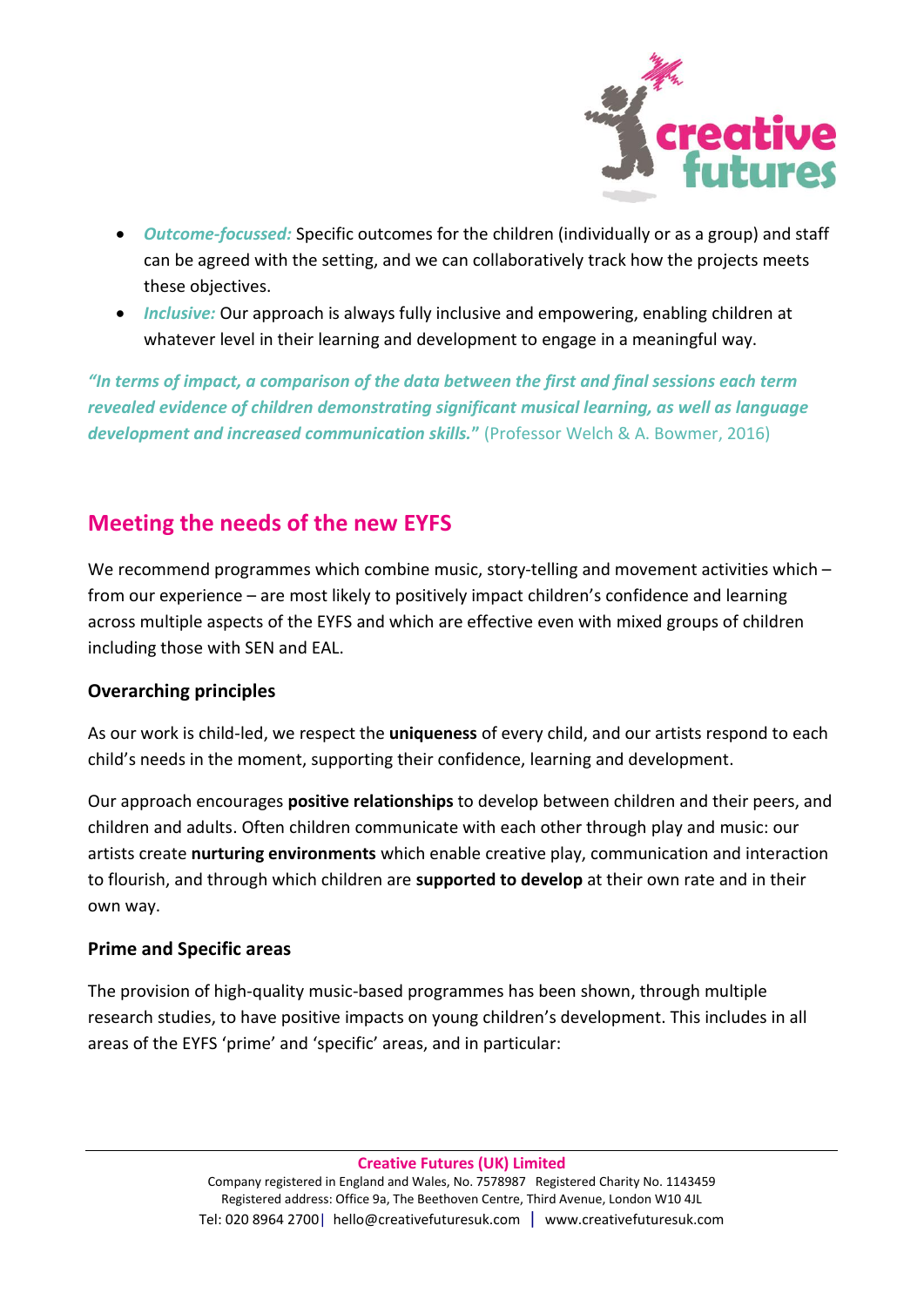

### **Personal, Social and Emotional Development**

This fundamental building-block of a child's development underpins everything, and provides the core from which the child will learn and develop. Our programmes support each child's emotional development, building self-confidence and a positive sense of self, along with interpersonal skills, prosocial skills and a sense of achievement.

EYPs and centre managers involved in our 'Music for Change' programme reported:

**"***Children who were shy have come out of their shell [and become] involved in a bigger group. Social Emotional development has improved. Children are now visibly volunteering to take part – they are socialising and interacting.*" (Nursery Manager)

#### **Communication, Language and Literacy**

Hearing is the first sense to develop in the womb, and sounds are the earliest forms of communication between a baby, their surroundings and their mother. Sounds – shaped into music – form the building blocks of language, which is why much of our work in settings is devoted to supporting and encouraging musical dialogue between individual children, and between adults and children, and building on this to foster larger-group musical dialogues and interactions. There is much evidence that rhythm is key to language development, so we also encourage and nurture each child's perception of rhythm through interaction and games, alongside rhymes and song. These interactions can later take the form of call-and-response dialogues and song-singing which support language development and vocabulary. Some of our programmes combine story-telling with music, so that children deepen their understanding of a given narrative and learn new vocabulary through creating musical responses to a story in the form of songs, improvisations, or soundscapes. Mark-making activities run alongside our music-making so that decoding skills are developed through the understanding of visual representations of sound.

# "*We had a high proportion of children with SLCN, this has really helped their confidence, vocabulary and listening and attention.*" (Nursery Manager)

*"J came with almost no speech and struggled with behaviour. Aged 2½ he was able to join in with the rhythms of particular songs and reproduce them, albeit with unclear language. He was one of the strongest at identifying different sounds, and was so confident about his answers that he tried to speak in front of the whole group, for one of the first times ever." (Creative Futures Music Practitioner)*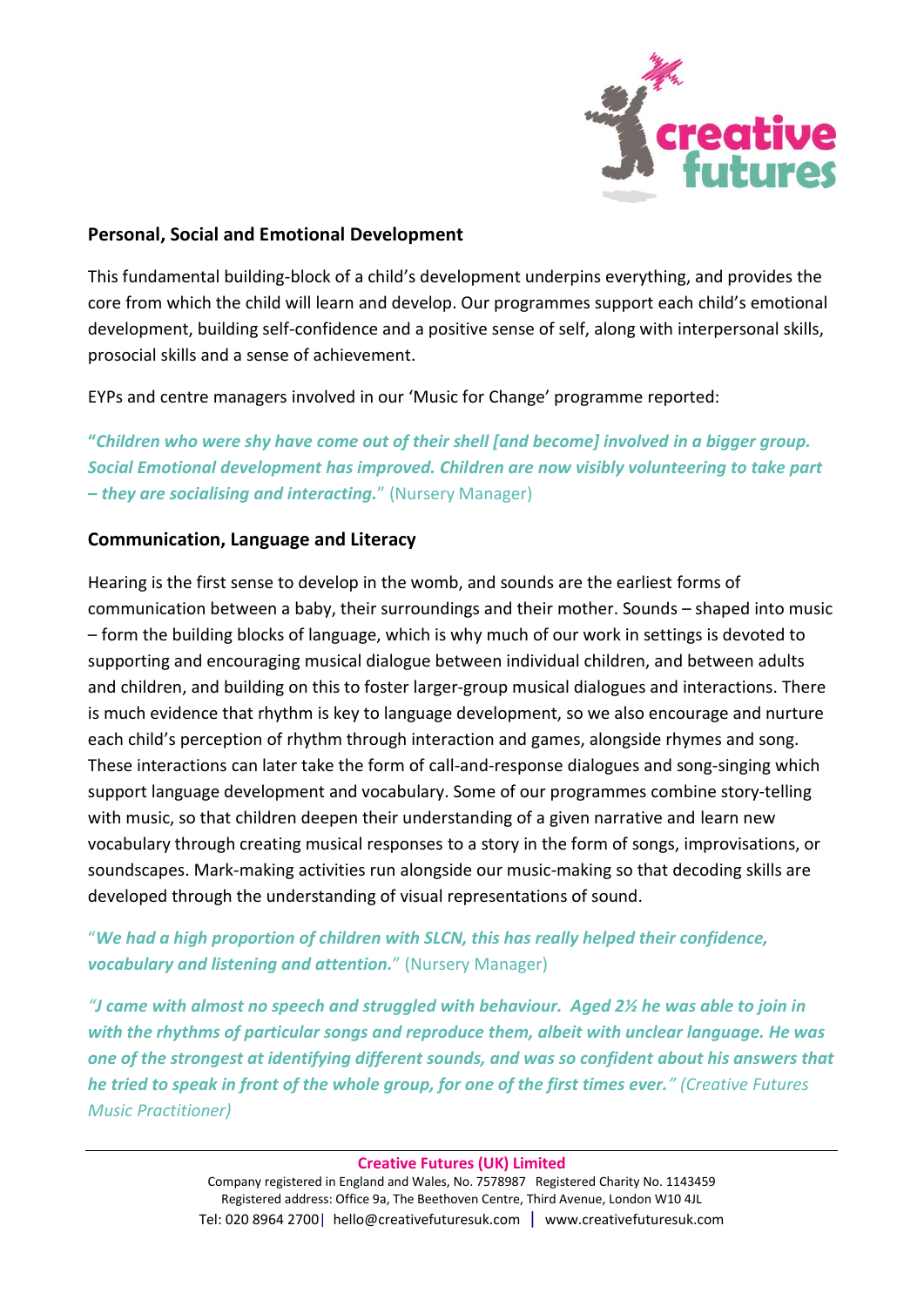

#### **Our programmes are also designed to**

- Support children's development in fine and gross motor skills, co-ordination and precision. (Physical Development)
- Develop familiarity with numbers from 1 to 10, and support the recognising of patterns in sound. (Mathematics)
- Experience a range of art-forms from different cultures, listen to a variety of sounds from the natural and built environment, and delve into different stories, songs, and music. (Understanding the World, and Cultural Capital)
- Develop the artist within each child, building on their innate musicality and expressivity through engagement in high-quality participatory arts activity. "The quality and variety of what children see, hear and participate in is crucial for developing their understanding, self-expression, vocabulary and ability to communicate through the arts." (Expressive Arts and Design)



**Creative Futures (UK) Limited** Company registered in England and Wales, No. 7578987 Registered Charity No. 1143459 Registered address: Office 9a, The Beethoven Centre, Third Avenue, London W10 4JL Tel: 020 8964 2700| hello@creativefuturesuk.com | [www.creativefuturesuk.com](http://www.creativefuturesuk.com/)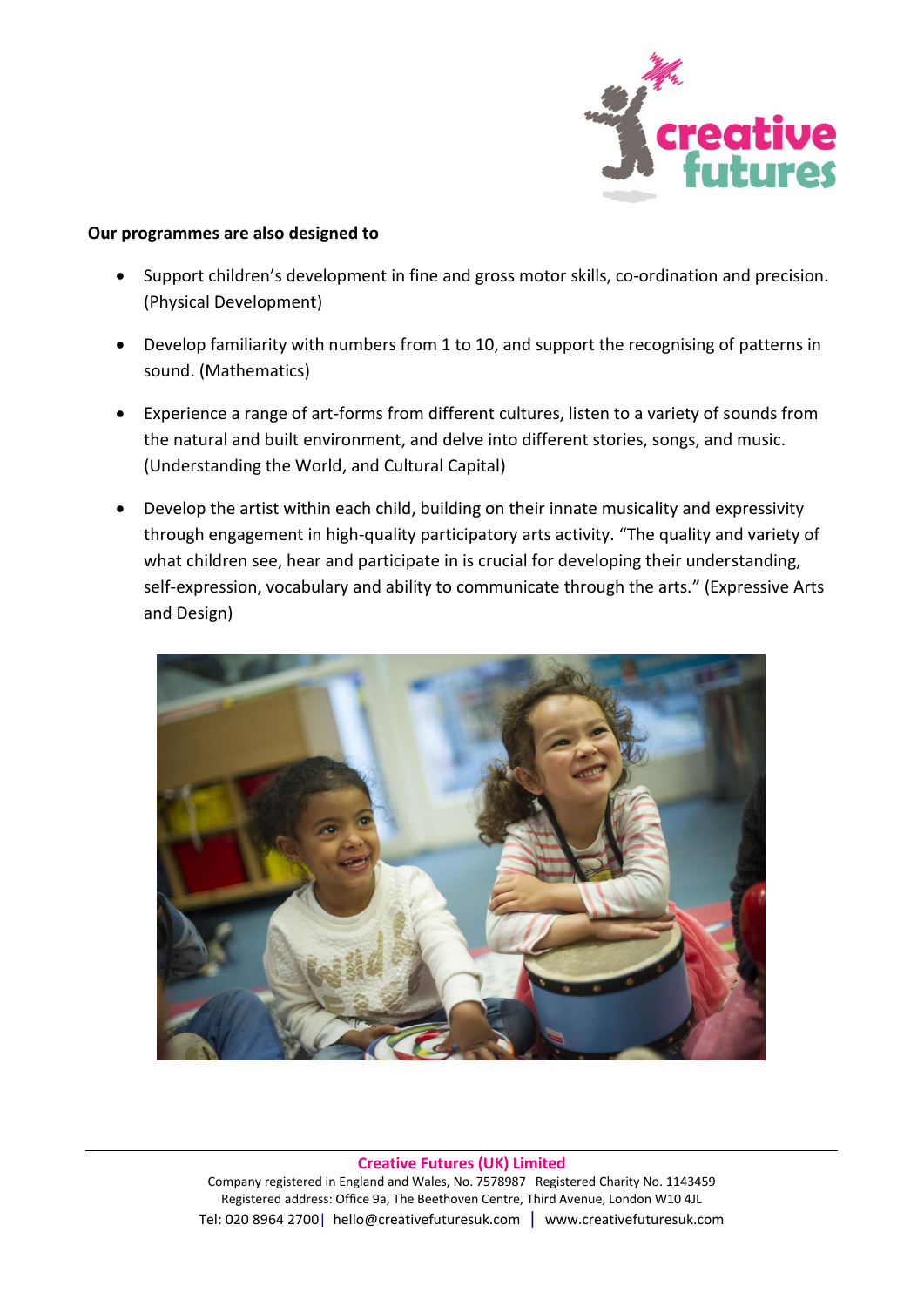

# **What we offer**

Creative Futures offers a range of programmes for Early Years settings of all types. All our programmes are adapted and shaped to meet the needs of each individual setting. In our experience, the longer and more intensive the programme, the deeper and more sustained the impact is likely to be both on children and staff.

A number of example options are outlined below, and we can also tailor a programme to you:

| <b>Option I</b>     | <b>Year-round on-site delivery</b>         |
|---------------------|--------------------------------------------|
| Number of sessions: | 30-36 (term-time only); or 48 (year-round) |

Either a full day or half day per week, working with multiple groups each session/day including small-group targeted work if desired. Activities include music and movement sessions with different age-groups, music-based free-play, music and story-telling. This option can also include a mentoring strand for specific EYPs, and CPD sessions for all staff, with the aim of embedding more creative activity in the setting for the future without the need for external input.

| <b>Option 2</b>     | <b>CPD only</b>                            |
|---------------------|--------------------------------------------|
| Number of sessions: | Ideally 7 sessions, spread over 6-9 months |

This CPD course can be delivered either on-site, or online. The cost would be significantly reduced if a number of settings took together. This would enhance the discussion and practice-sharing elements of the course and help EYPs from multiple local settings to form a 'community of practice' or local network. The topics of the CPD course can be agreed with the setting(s) involved, to meet their needs. Here are some examples:

- Improvisation, stories and musical play
- Singing and Song-writing
- Musical Development Matters
- Observing and documenting musical play
- The elements of music
- Music and stories
- Enabling musical/creative environments

**Creative Futures (UK) Limited**